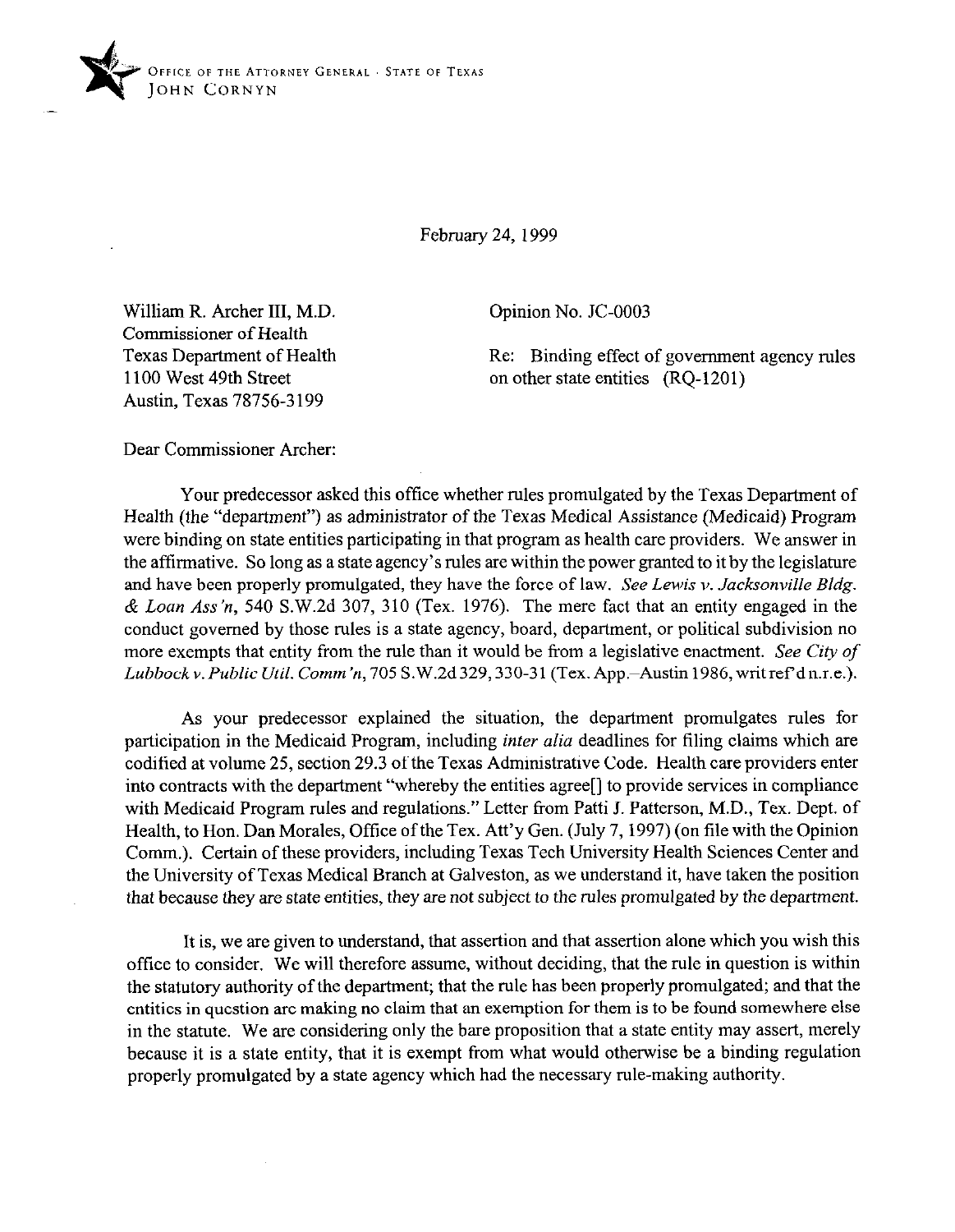-

-

-

We know of no authority for this novel and indeed startling proposition of law. Indeed, the contrary view that properly promulgated state agency rules bind all parties subject to them, save the United States, is so well established as to be beyond question. Such rules, when within the powers granted by the legislature, have the force of law. See *Lewis, 540* S.W.2d at 310.

A somewhat similar argument is to be found in City *of Lubbock.* While in that case a rule promulgated by the Public Utility Commission was found not to apply to the city involved because of a specific statutory exemption, the Third District Court of Appeals made it clear that absent such statutory exemption the city would have been bound:

> [T]he City does not challenge the validity of this rule, but instead challenges its application to municipal regulatory authorities under PURA. The courts must assume that facts exist which justify the promulgation of the rule and establish its general validity. A valid administrative rule is ordinarily construed like a statute and has the force and effect of legislation. Accordingly, absent a statutory directive to the contrary, the court assumes that [the rule] does indeed apply to municipal regulatory authorities.

*City of Lubbock, 705 S.W.2d at 330-31 (citations omitted).* 

If a political subdivision or other state entity could assert that its mere political status exempted it from an agency regulation, then the rest of the *City of Lubbock* court's analysis would have been supererogatory. Such is plainly not the case. An agency, a city, a board or department, a state university: any such entity is as bound by a properly promulgated rule as it would be by legislative enactment.

We find the assertion to the contrary particularly troubling in light of the fact that, as we understand it, the rules in question are incorporated in the contract between the department and the health care providers. A rule providing that a state entity could, in effect, avoid a contract term it found onerous for no other reason than its political nature might at first blush seem an attractive one from the state's point of view. But we imagine that, were such a rule part of the common law, private parties would be loath to contract with the state on account of it. No such rule, of course, exists; and we do not intend to expound it. But such a rule would be the necessary consequence of the proposition which the health care providers have argued to you.

Accordingly, we conclude that state entities, like other parties, are bound by rules properly promulgated by an administrative agency to which the legislature has given the necessary regulatory authority, unless specifically exempted therefrom.